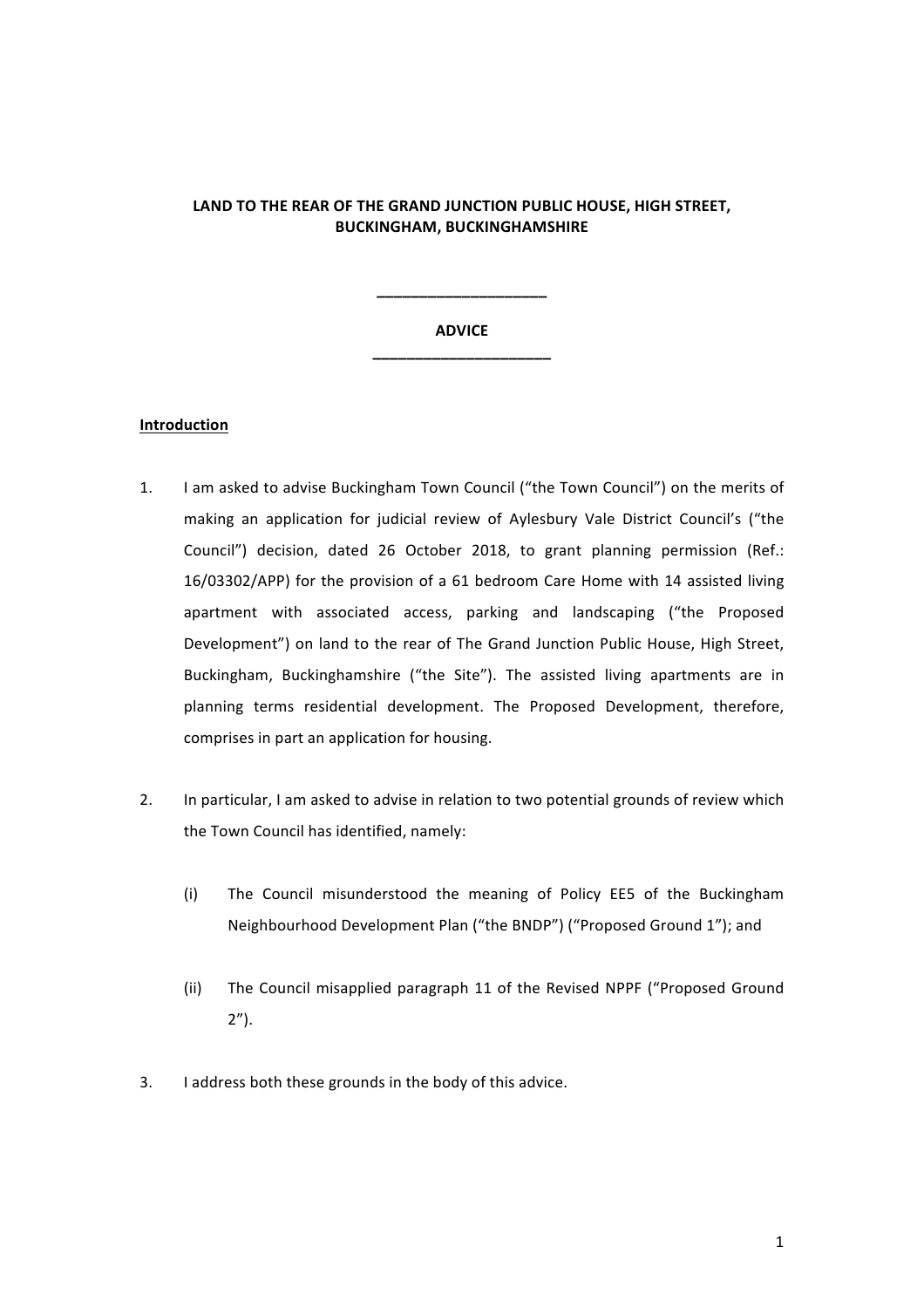## **Factual background**

- 4. Planning permission was originally granted for the Proposed Development on 25 October 2017. The Town Council challenged the planning permission by way of judicial review on the basis that: (i) the Council failed properly to apply paragraph 134 of the 2012 NPPF in that it had not weighed the less than substantial harm to heritage assets that the Council had found to be caused by the Proposed Development against the public benefits of the scheme; and (ii) that Council had wrongly concluded that the presumption in favour of sustainable development under paragraph 14 of the 2012 NPPF applied.
- 5. The Council consented to judgment on the first (only) of those grounds and the original planning permission was quashed.
- 6. The grant of planning permission on 26 October 2018 and in relation to which I am to advise – was the redetermination of the original application.

## *The Site*

7. The site is about 0.56 hectares in size and is bound by Cornwalls Meadow car park to the south west, the River Great Ouse to the east, properties fronting Stratford House to the northwest and Cecil's Yard to the north. It is occupied by single storey brick building which is currently vacant with forecourt parking. The majority of the site is open and vegetated and includes mature trees. The Site is located within the Buckingham Conservation Area and the archaeological area known as 'Buckingham Town Historic Core'. There are no listed buildings within the site boundary, The Grand Junction Public house, at 13 High Street and No 8, High Street are both Grade II listed and located close to the Site.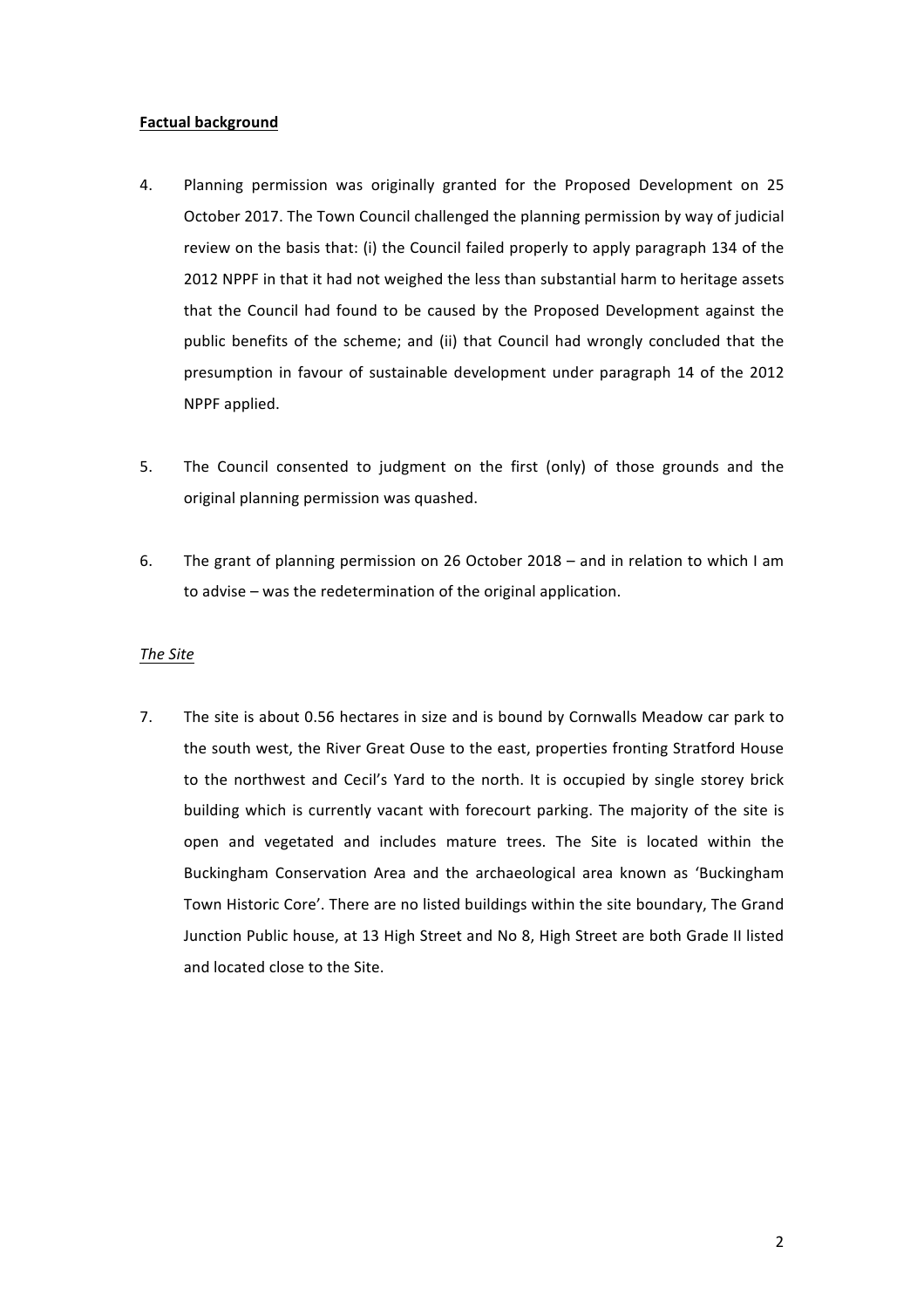# **Planning policy**

# The development plan and the approach of the Council to the relevant policies within the development plan

- 8. Section 38(6) of the Planning and Compulsory Purchase Act 2004 ("the 2004 Act") provides that planning decisions must be made in accordance with the plan unless material considerations indicate otherwise.
- 9. The development plan in this case comprises the saved policies of the Aylesbury Vale District Local Plan ("the AVDLP") and the BNDP.

## *The AVDLP*

- 10. As I understand it, the Council acknowledges that the housing supply policies in AVDLP are time-expired (given that housing policies within the AVDLP identified housing requirements only for the plan period which expired in 2011, the underlying evidence supporting those requirements is now itself out of date and, further, evidence relating to the housing need has changed substantially since the housing policies of the AVDLP were adopted (see the Council's Overview Report (July 2018), §1.3)).
- 11. Policy RA13 of the AVLP provides:

"Within the built-up areas of settlements listed in Appendix 4 of the Plan [which includes Buckingham] residential development will be restricted to *smallscale areas of land. Subject to other policies of the Plan, permission*  will only be granted for residential or mixed-use development comprising:

(a) infilling of small gaps in developed frontages with one or two dwellings *in* keeping with the scale and spacing of nearby dwellings and the *character of the surroundings.*

*(b)* up to five dwellings on a site not exceeding 0.2 ha that consolidates *existing settlement patterns without harming important settlement characteristics, and does not comprise the partial development of a larger site.*

Such development should use land efficiently and safeguard existing employment uses and significant open spaces and buildings. In Buckingham, Wendover, Haddenham and Winslow larger schemes may be *permitted.*"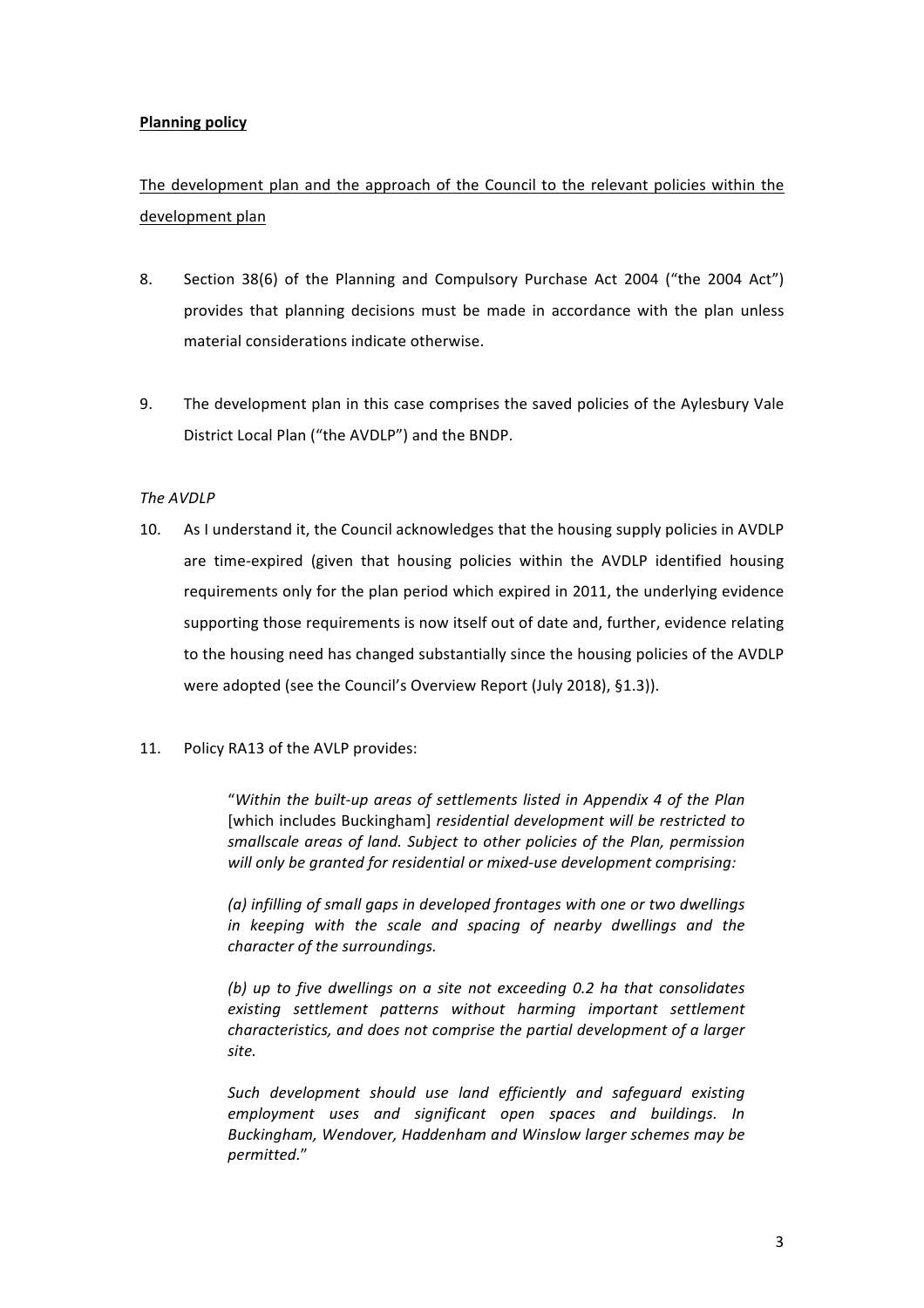12. The Council's Overview Report states in relation to RA13:

"Policies RA13...relating to the supply of housing district wide form part of *that* overall housing strategy...[is] now out of date, given that these *identified housing targets for the plan period up to 2011 and the evidence* relating to the districts need has changed significantly since these policies were adopted, and...[is] not consistent with the NPPF policies to significantly boost the supply of housing based on up to date evidence. RA 13…sought to take a protective approach to development and can only be *given very limited weight when considering proposals…settlements identified in Appendix 4. Development proposals on sites are to be considered in the context of policies within the NPPF which sets out the* presumption in favour of sustainable development at paragraph 11."

13. The Officer's Reports ("the OR(s)") confirmed that very limited weight was to be applied to RA13 (§9.6, OR dated 20 June 2018 and §3.14, OR dated 26 October 2018).

## *The BNDP*

- 14. The BNDP was made in 2015. The Council confirmed that it regards the policies within the BNDP as being up to date.
- 15. There are a number of BNDP policies relating to housing development which are relevant to the 14 assisted living apartments but are not applicable to the C2 care home element. There are no policies which are specific to care homes.
- 16. Policy HP1 allocates land for 617 new dwellings. The policy states that development will be supported within the boundary settlement area (shown on Fig 4.2) for new housing as shown in the site allocation plans, provided the development meets the requirements set out in the policies of this Plan. All dwelling numbers for the allocations are indicative and will be reviewed when applications are made. Site J and Site G seek to make provision for older residents. There is a reserved site, Site M, that will only be required if one or more of the allocated sites, with a total of 80 outstanding units, is not brought forward before 2025.
- 17. The Site is located within what is called the 'Town Centre' Character Area of the BNDP. It is not allocated for housing but it is specifically allocated as a proposed car park and to accommodate a seating and picnic area and an extension to the riverside walk (§9.17 of the BNDP).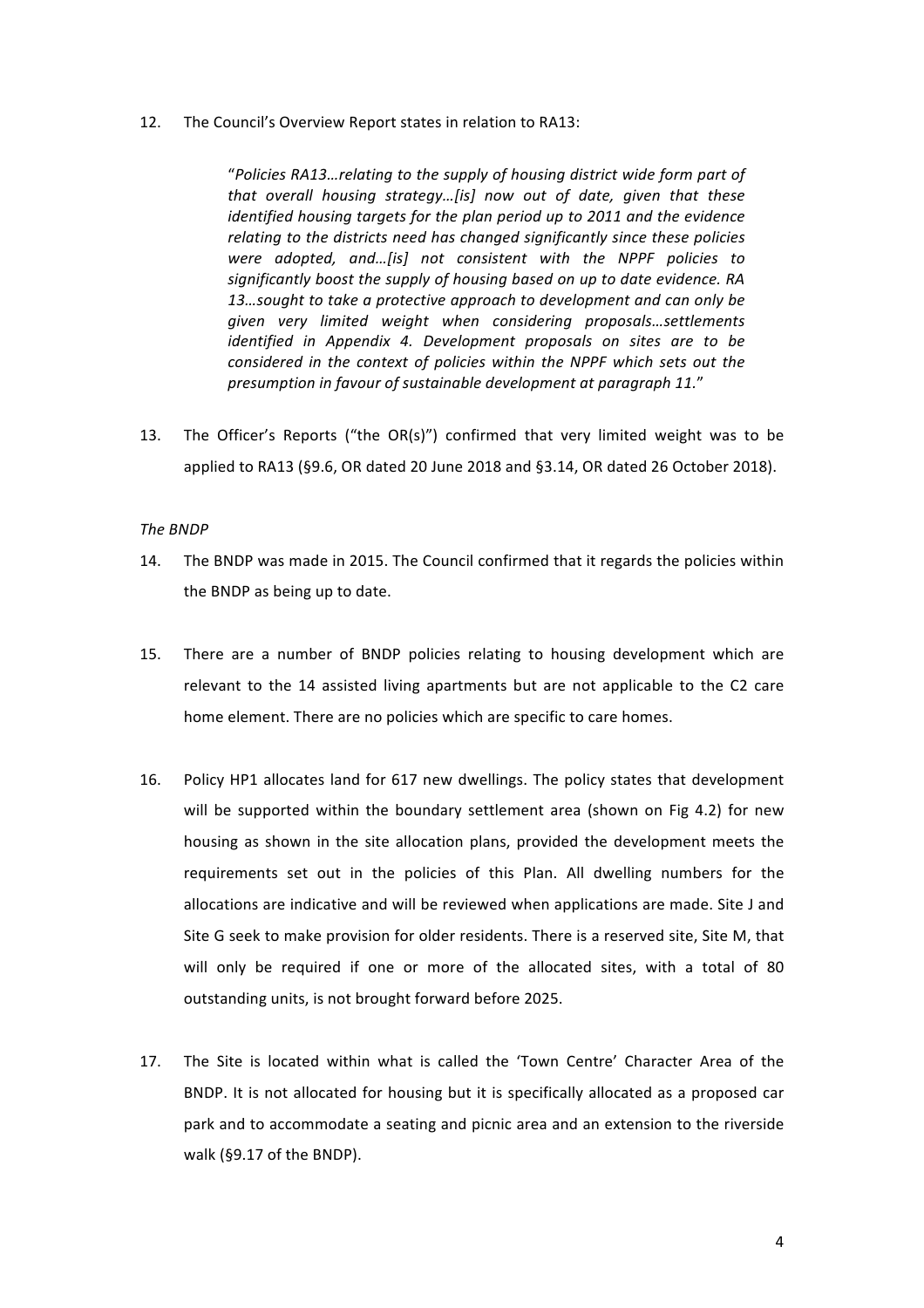18. Policy EE5 provides under the heading 'Allocation of land for town centre parking':

"*Two sites have been identified on Figure 9.8 where the provision of town centre car parking will be supported. Car parks at these locations* should provide disabled car parking spaces, electric car charging bays *and access to footpaths.*"

- 19. Figure 9.8 shows the Site. The BNDP states that the provision of car parking is to ensure that there are facilities for visitors to the town centre to access the services and amenities  $(S9.13)$  and that the increase in car parking will allow the further expansion of retail provision in the town centre  $(S9.15)$ . The purpose behind these policies is, therefore, to support the vitality and viability of the town centre.
- 20. The June 2018 OR deals with policy EE5 in some detail at paragraphs 9.10 to 9.17. It is worth setting this out in full:

"9.10 In respect of the Buckingham NDP, the site is identified in policy *EE5* 'Allocation of land for town centre parking', being one of 2 sites "where the provision of town centre parking will be supported". *Supporting text in para 9.14 states that the parking is to ensure there are facilities for visitors to the town centre and para 9.15 states that increased parking will allow the further expansion of retail provision. An* additional land use criteria for the site is specified in Para 9.17 which states that the site should accommodate a seating and picnic area and *an* extension to the riverside walk.

9.11 In respect of the policy (and indeed the consideration of other alternative uses put forward by objectors), although it supports parking, *the policy does not expressly preclude the consideration of other uses in this* case housing for the elderly, which contributes in part to meeting *housing need and elderly accommodation, with a development of this* scale and intensity being appropriately located in this sustainable town *centre location with no significant adverse impact identified, being in* accordance with the NPFF and afforded limited positive weight.

9.12 In respect of the reasons for seeking the additional parking as stated in the supporting text, although the Buckingham NDP supporting *text sets out a correlation between access to services within and growth* of the town centre on the provision of the additional public parking, it *should* be acknowledged that there are alternative parking sites and the *availability* of alternative sustainable modes of travel to the centre *including* the bus and the relative accessibility to the centre by walking or bicycle, given all of Buckingham in within relative proximity.

9.13 Furthermore, although the site is not providing additional public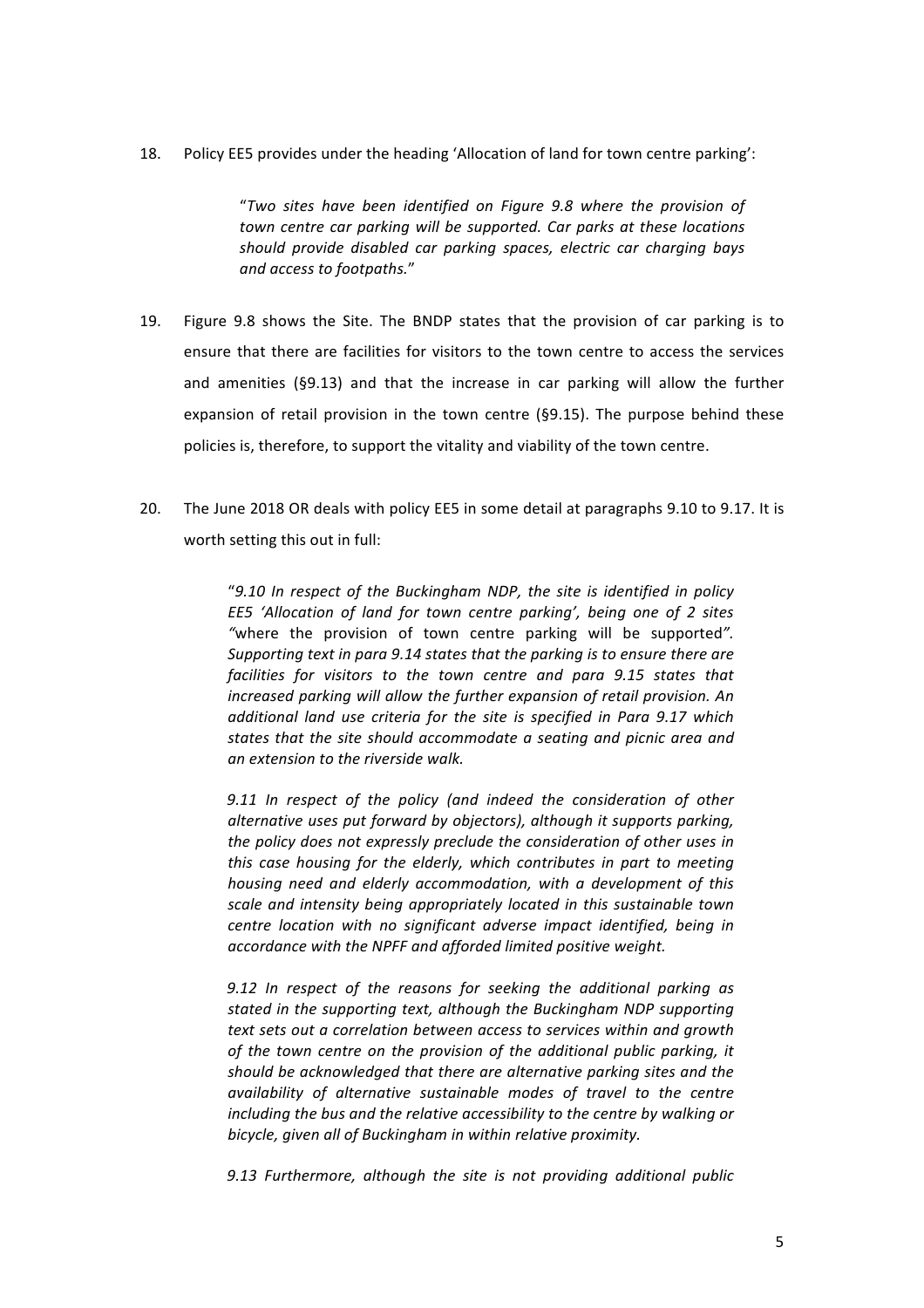parking, the scheme mitigates against impacting on public parking space availability in the area by making adequate dedicated onsite provision.

9.14 The applicant's planning statement makes further reference to *following aspects that point to the reasonableness and likelihood that the* site ought to come forward for parking at the time that the *Buckingham NDP was coming forward:*

- The site assessment in preparation of the plan had concluded that *as the site had not been put forward for development by the owner, that it was unsuitable for progressing for housing development;*
- The site assessment made no reference to previous consent for *operational development;*
- There was no supporting evidence for the requirement for *additional parking;*
- No indication of how the parking would be implemented or *delivered;*
- The parking may be at odds with other objectives of the *neighbourhood plan, to conserve and enhance the town's historic setting, which an open expansive car park would not positively* contribute to; and
- By comparison, the scheme would provide parking in support of the proposed care home, would leave existing public car parking *unaffected and propose a building that would positively contribute to the character and appearance of the conservation area.*

*9.15 Similar circumstances surrounding the ability to deliver the picnic*  area however, the scheme is making a s106 planning contribution to the delivery of the pedestrian and cycle link which will improve the direct and *convenient access to picnicking areas in the parkland across the River*  Great Ouse and to off site sport and recreation.

9.16 It is further noted that in considering the draft neighbourhood plan, *the Examiner noted in his report that:* 

- That as part of the examination, the Examination is required under the Town and Country Planning Act 1990 to consider that the plan *must not include any provisions that preclude development. It* follows therefore that any proposed use should be considered on *its* individual merits; the Buckingham NDP cannot exclude uses *other than parking*
- In relation to the then draft of policy EE5, the Examiner stated: "The Framework promotes the improvement of the quality of car parking in town Centres (Para 40). Whilst Policy EE5 has regard to this, there is no indication of how the sites identified "are to provide further parking provision". No detail is provided as to where the money will come from to achieve the delivery of car parking on the two identified sites."
- Policy EE5 was subsequently amended and in the Examiner's view, *the amended policy contributed to achieving sustainable*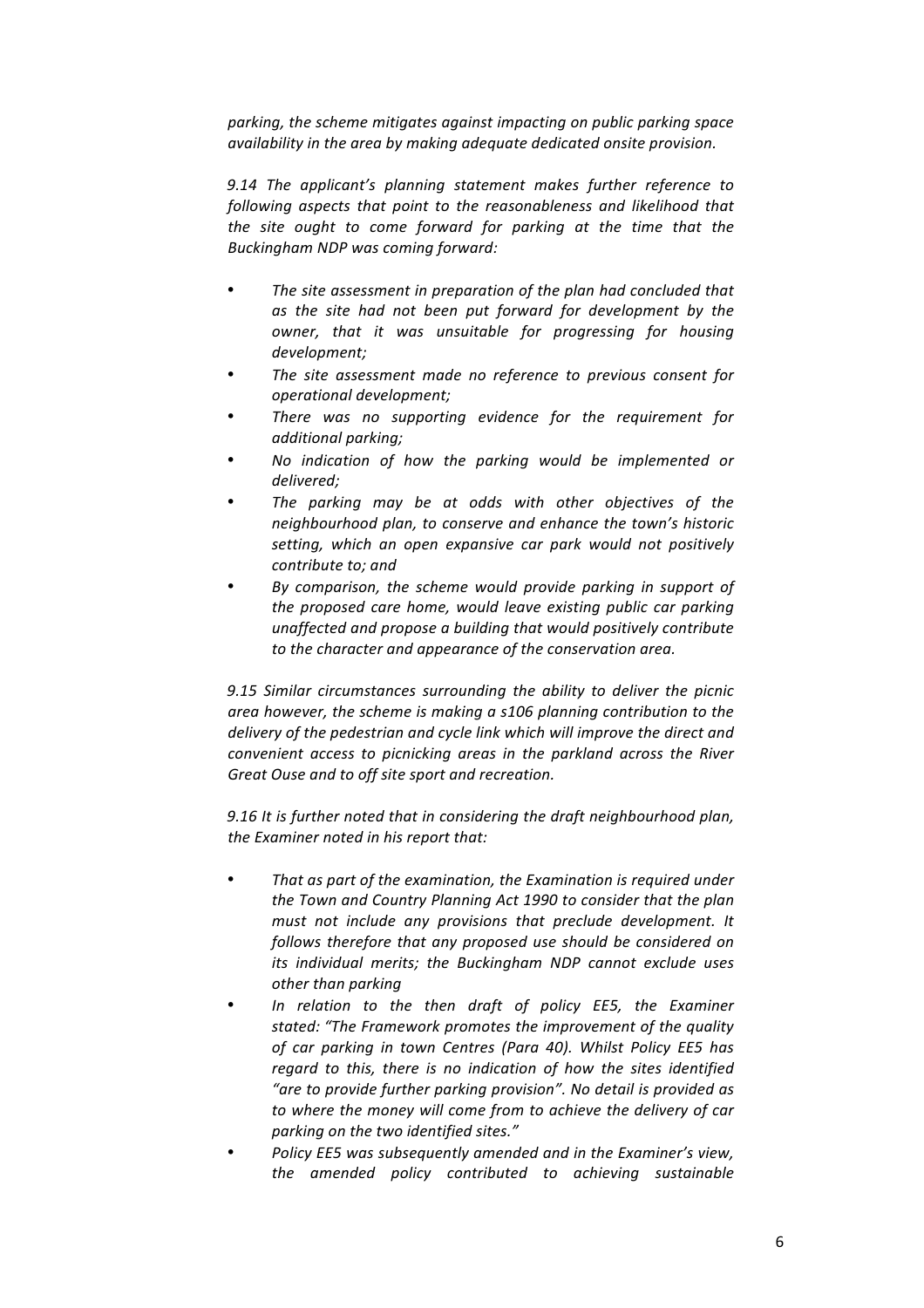development and meets the basic conditions.

9.17 As such, given that Policy EE5 is merely stating that provision of town centre parking will be supported, this does not preclude *consideration of other uses. Therefore, it is considered that the current* application is not in conflict with the Buckingham NDP."

- 21. The October 2018 OR appends the June OR and simply states that having regard to the new policies in the 2018 NPPF, the Council considers that policy EE5 of the BNDP continues to be consistent with the NPPF so that it should be afforded full weight but that there is no conflict with it (or other BNDP policies).
- 22. In relation to the development plan the ORs concluded  $(§§2.1-2.2$  of the October 2018 OR):

"*2.1 As stated in the previous report the proposal complies with the*  relevant saved policies of the BNDP and AVDLP policies, except for AVDLP policies GP53 and RA13. Taking the plan as a whole, the proposal is *considered not to be in accordance with the development plan. However, it is considered that material considerations justify the grant of permission in this case.* 

*2.2* The NPPF sets out that the presumption applies if policies that are *most important are out- of-date. The Council considers that it would be appropriate to accept that in this case, the presumption in favour of* sustainable development applies. Whilst the new NPPF advises that made *neighbourhood plan policies take precedent over existing non strategic*  policies in the local plan, RA13 is still part of the development plan and is *considered as out of date for the reasons set out in the overview report. As* set out above it is relevant to consider the application in the light of *paragraph 11d)i. and ii. of the NPPF as one of the most important policies is* out of date, namely AVDLP policy RA13.Turning first to paragraph 11 d)i of the NPPF 2018 it is noted that designated heritage assets and areas at risk of flooding continue to be referred to and apply to the scheme."

# National planning policy

*The Revised NPPF*

23. Since the determination of the original application, the Government has published the new NPPF replacing the 2012 version. The presumption in favour of sustainable development is now contained in paragraph 11, the relevant part of which provides:

"*For decision-taking this means:*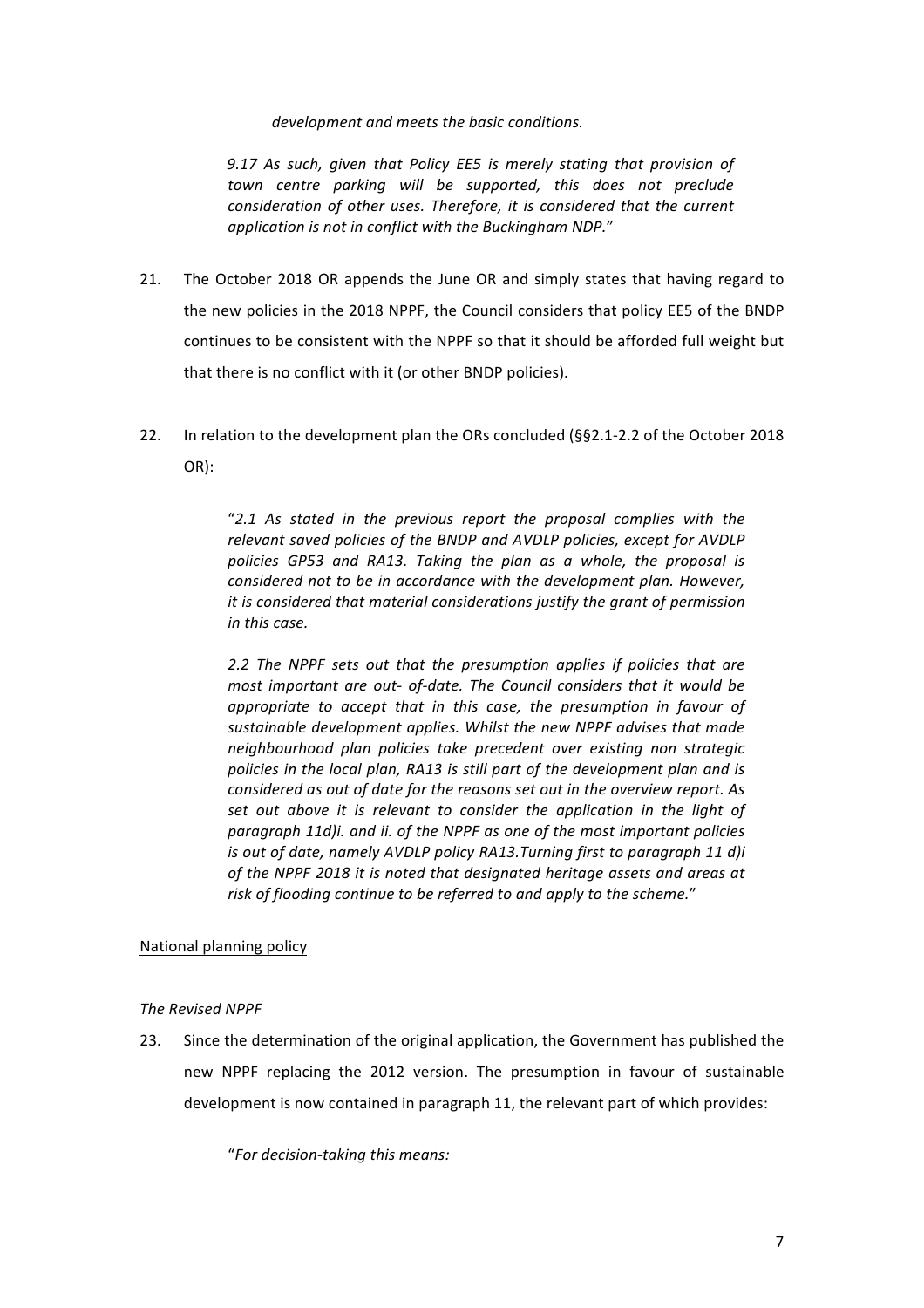*c) approving development proposals that accord with an up-to-date*  development plan without delay; or

d) where there are no relevant development plan policies, or the policies which are most important for determining the application are out-of-date, *granting permission unless:* 

*i.* the application of policies in this Framework that protect areas or assets of particular importance provides a clear reason for refusing the development proposed; or

*ii.* any adverse impacts of doing so would significantly and demonstrably *outweigh the benefits, when assessed against the policies in this Framework taken as a whole.*"

- 24. The policies referred to in paragraph 11 d i. are those in the NPPF (rather than those in development plans) and which relate to, *inter alia*, designated heritage.
- 25. As set out above, the Council applied the 'tilted balance' under paragraph 11 d ii. because policy RA.13 is out of date.

## **The Corrigendum**

- 26. Prior to the Committee Meeting on 26 October 2018, David Saunders, a member of the public, wrote to the Committee and raised the potential grounds of judicial review on which I am asked to advise.
- 27. He said in relation to Proposed Ground 1, that policy statements should be interpreted objectively in accordance with the language used, read in its proper context. The proper context is provided by the over-riding objectives of the development plan and the specific objectives to which the policy statement in question is directed. He said that the specific objective of Policy EE5 was indicated by its title, i.e. to allocate land for town centre car parking. Such an objective cannot be satisfied if the land concerned is used for a different purpose and so it is a necessary implication that other uses of that land will be resisted by the policy, even if there is no explicit wording saying this.
- 28. On Proposed Ground 2 he said, in short, that the Council's application of the 'tilted balance' under paragraph 11 d of the Revised NPPF was flawed. The Council applied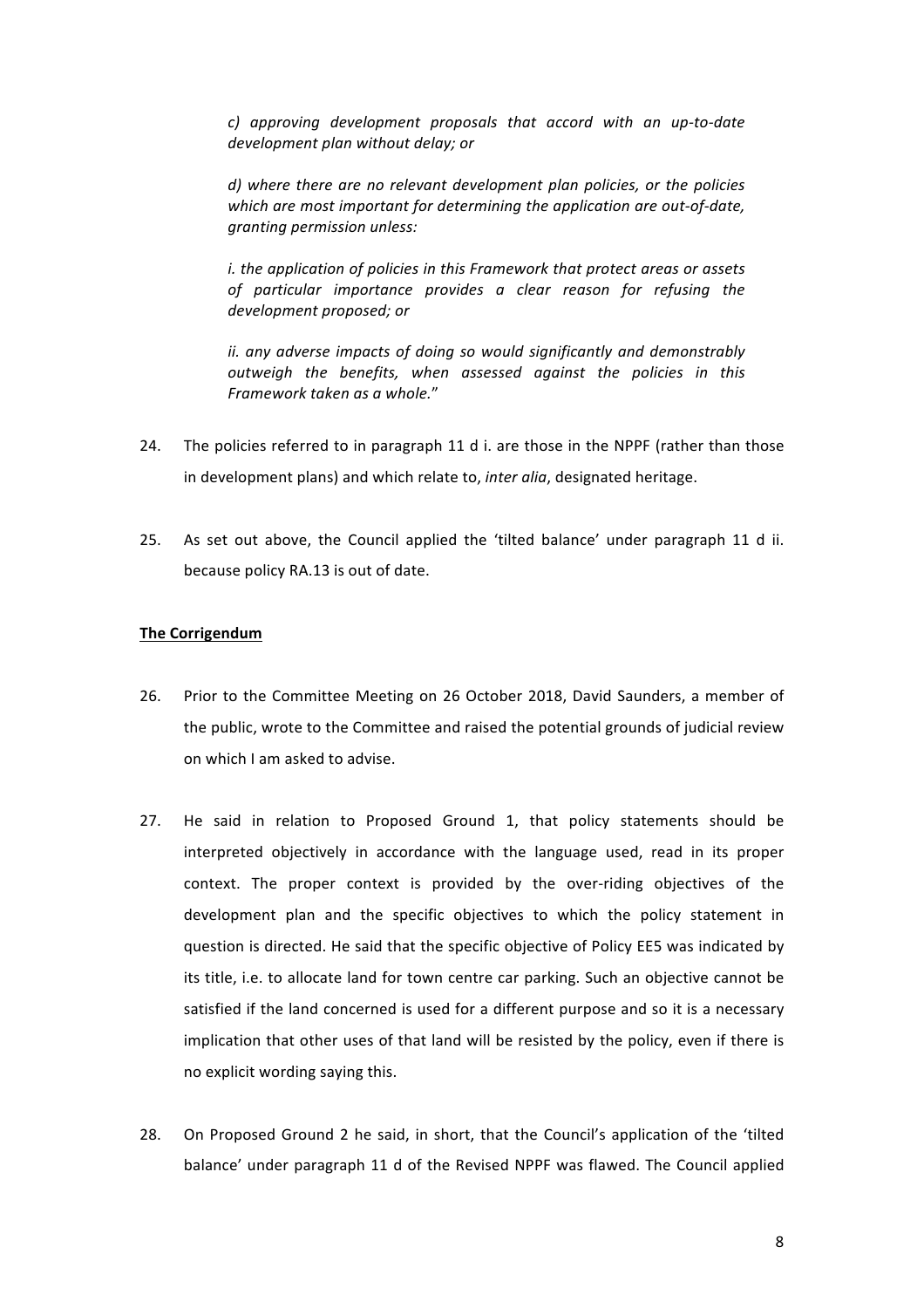the 'tilted balance' because it found that policy RA13 was out of date and was one of the most important policies for determining the application. That was either illogical or a misapplication of policy where the Council has already conclude that RA13 ought to be accorded very limited weight.

29. The Council issued a Corrigendum OR in order to address these points. In so far as Proposed Ground 1, the Corrigendum states as follows:

> "In regards to any potential conflict with the neighbourhood plan policy EE5, consideration has been given to this in the officers report and this matter was raised at the previous meetings. Members will recall that at the previous meetings officers have advised that the policy states that provision of town centre parking will be supported, and considered that this does not preclude consideration of other uses and only identifies what will be supported on the land. It does not state that other uses will *not be supported, nor does it state that the land will be "protected" for car parking purposes.*

> Having considered the comments made officers consider that the *interpretation set out in the report together with the reasons given for this interpretation is the correct and reasonable approach to take. The* application of the policy and the weight to be attached to it is a matter for the council. It is for the council as decision maker to make that decision so long as it is reasonable, fully explained and not irrational or *perverse.*"

30. On Proposed Ground 2 the Corrigendum said:

"*In regards to the interpretation of NPPF paragraph 11 concern was*  raised in the objection to the officers report referring to policy RA13 as *being relevant and one of the most important policies, and then applying the tilted balance as this policy is regarded as out of date. The objector* suggests that a policy is only important if it carries significant weight in *the planning balance and officers refers to RA13 as being applied very limited* weight. This is not correct. The weight afforded to a policy is distinct from the relevance of the policy to the matter in consideration. Policies are applied according to their relevance to an application. *Weight is a separate consideration.* 

The objector also suggests that the committee is required by law to disregard policy RA13 as it is a land use policy and superseded by the *BNDP.* This is not correct, it is only where there is a conflict with the *BNDP* that the 2004 Act as amended states that the report to members *makes it clear that officers do not consider that there is a conflict with the BNDP and that RA13 of AVDLP is still relevant as set out in paragraph 2.2* and 3.14 (page 52) of the report. Officers remain of the view that the *interpretation and application of paragraph 11 as set out in the report is*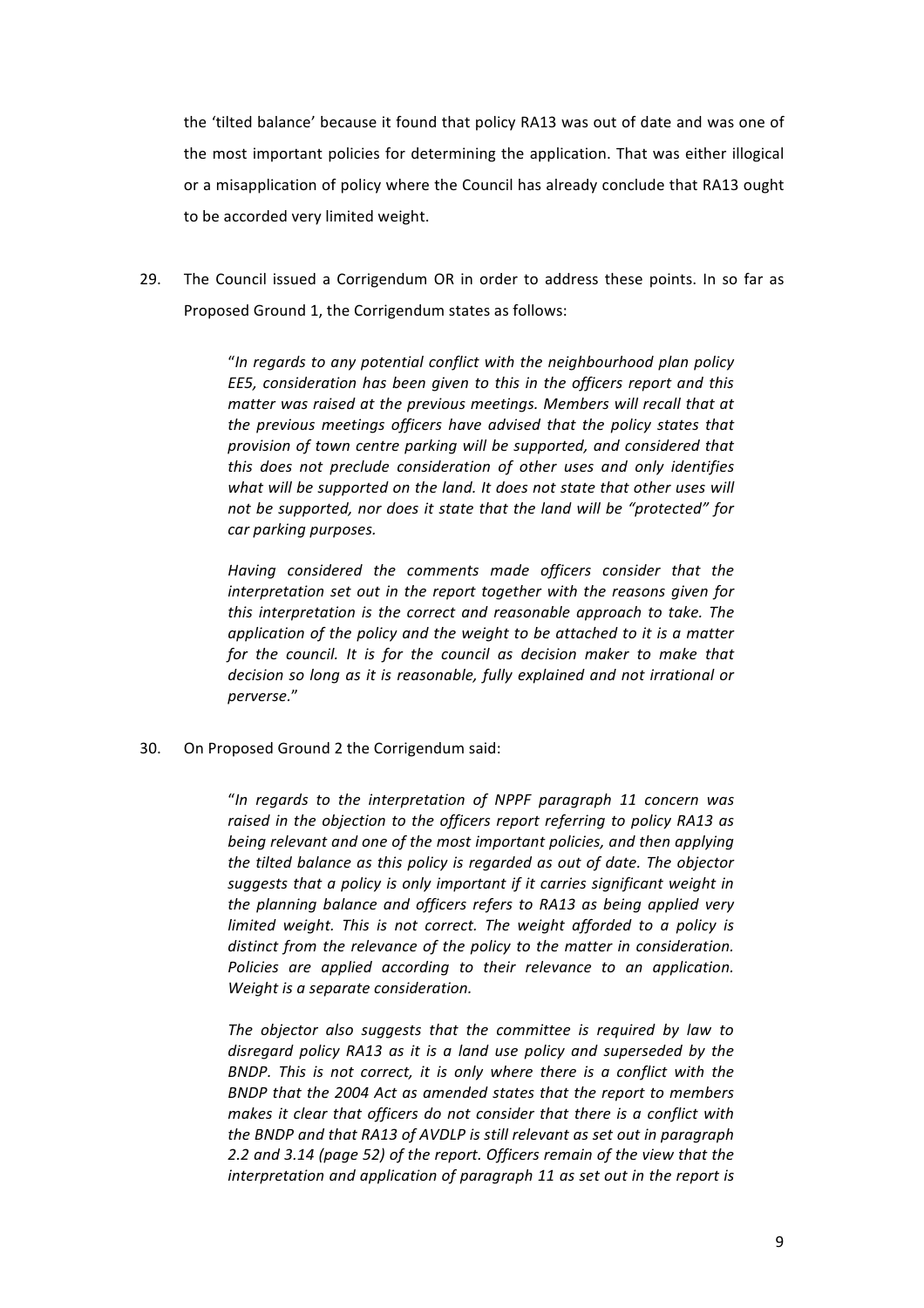#### *correct.*

*Members attention is drawn to the matter raised on whether or not the* tilted balance is applied, and that the officer report has considered both scenarios in the conclusions and have concluded that permission should *be granted in either case.*"

#### **Relevant law**

## Approach to decision letters

- 31. It is trite law that it is no part of the court's duty to subject planning decisions to the kind of scrutiny appropriate to the determination of the meaning of a contract or a statute; decision letters should be read in good faith, fairly and as a whole (in this regard, the decision letter need not proceed in a linear manner) and without excessively legalistic textual criticism; an Inspector is not writing an examination paper; and the question is whether there is genuine as opposed to forensic doubt as to what has been decided (see the summary of the relevant case law in Arsenal Football Club v Secretary of State for Communities and Local Government, Islington *London Borough Council* [2014] EWHC 2620 (Admin) at [32] – [34]).
- 32. Further, it has to be remembered that Inspector's decision letters are addressed to the parties who will be well aware of the issues that have been raised and arguments deployed in the appeal. They are thus addressed to a knowledgeable readership and the adequacy of their reasoning must be considered against that background  $(R \vee R)$ *Mendip District Council ex parte Fabre* (2000) 80 P. & C.R. 500 at [509] and see *Seddon Properties* v Secretary of State for the Environment (1981) 42 P. & C.R. 26 at [28]).

# *Approach to legal challenges*

33. The recent jurisprudence on the approach adopted in legal challenges is also of assistance. Lindblom LJ said in *Barwood Strategic Land v East Staffordshire* [2017] EWCA Civ 893 at [50] (having in mind the Supreme Court's deprecation of an overlegalistic analysis of whether policies for the supply of housing are out of date as opposed to emphasising the planning judgment required under paragraph 14 of the Framework in *Suffolk Coastal District Council v Hopkins Homes* [2017] UKSC 37):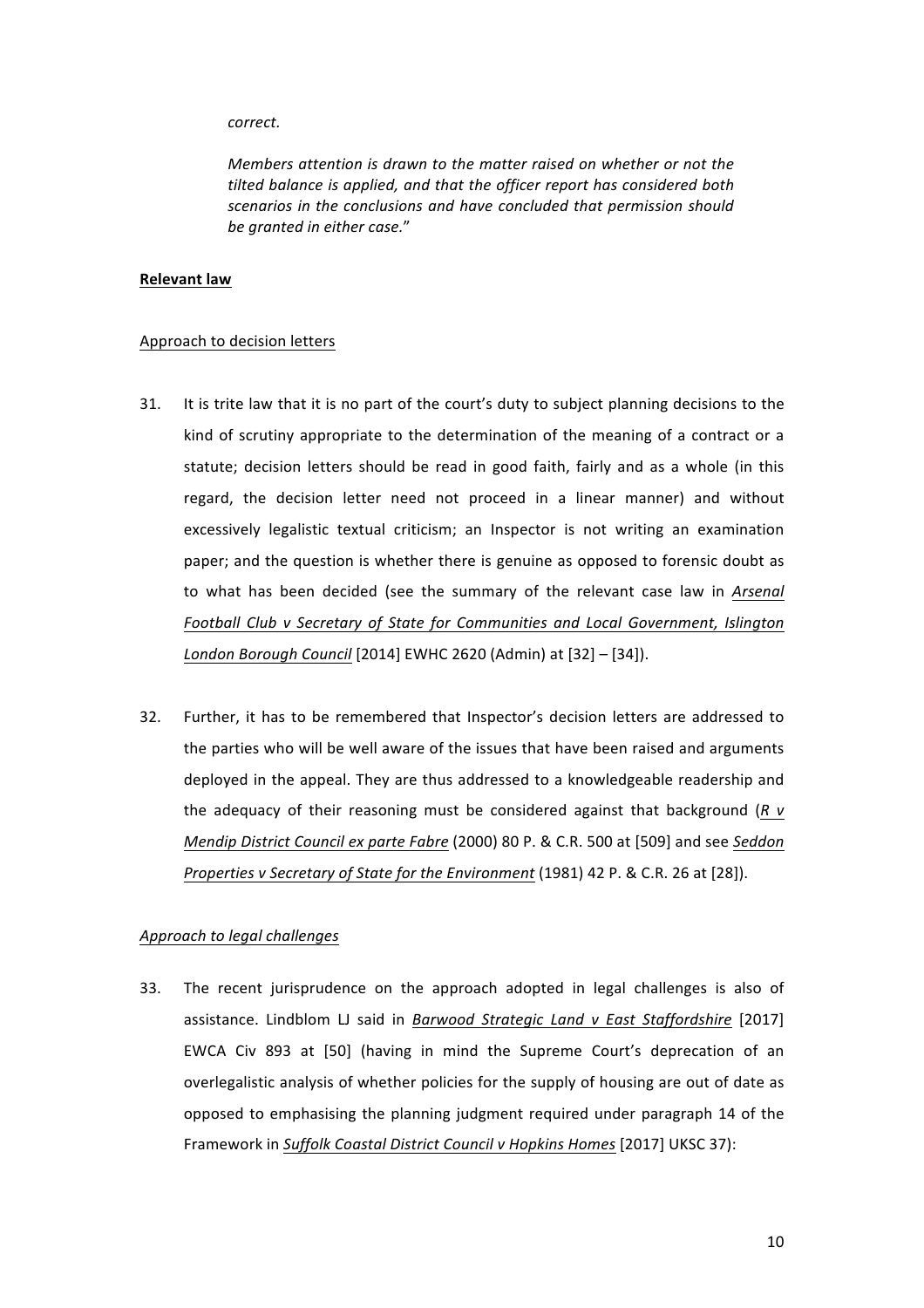"*I would, however, stress the need for the court to adopt, if it can, a*  simple approach in cases such as this. Excessive legalism has no place in *the planning system, or in proceedings before the Planning Court, or in* subsequent appeals to this court. The court should always resist overcomplication of concepts that are basically simple. Planning decision*making is far from being a mechanical, or quasi-mathematical activity. It is* essentially a flexible process, not rigid or formulaic. It involves, largely, *an exercise of planning judgment, in which the decision-maker must understand relevant national and local policy correctly and apply it lawfully* to the particular facts and circumstances of the case in hand, in accordance with the requirements of the statutory scheme. The duties *imposed by section 70(2) of the 1990 Act and section 38(6) of the 2004* Act leave with the decision-maker a wide discretion. The making of a planning decision is, therefore, quite different from the adjudication by a *court on an issue of law (see paragraphs 8 to 14, 22 and 35 above)."* 

## Interpretation of policy

34. The meaning of a policy is a matter of law. Policy statements should be interpreted objectively in accordance with the language used, read as always in its proper context (*Tesco Stores Limited v Dundee City Council* [2012] UKSC 13 at [18]). Lord Gill affirmed this approach in Suffolk Coastal v Hopkins Homes [2017] UKSC 37. He said at paragraph 72:

> "*Lord Reed...expressed the view, as a general principle of administrative law,* that policy statements should be interpreted objectively in accordance with the language used, read as always in its proper context. The proper context, in my view, is provided by the over-riding objectives of the development plan and the specific objectives to which the policy *statement in question is directed*."

# The merits of challenging by way of judicial review

# Proposed Ground 1

- 35. I have set out above the correct legal approach to the interpretation of policy. I note further that:
	- (i) The Council is correct to say that there is no prohibitive wording that explicitly seeks to prevent development other than car parking on the allocated sites. Neither does the policy indicate a particular level of parking that is required in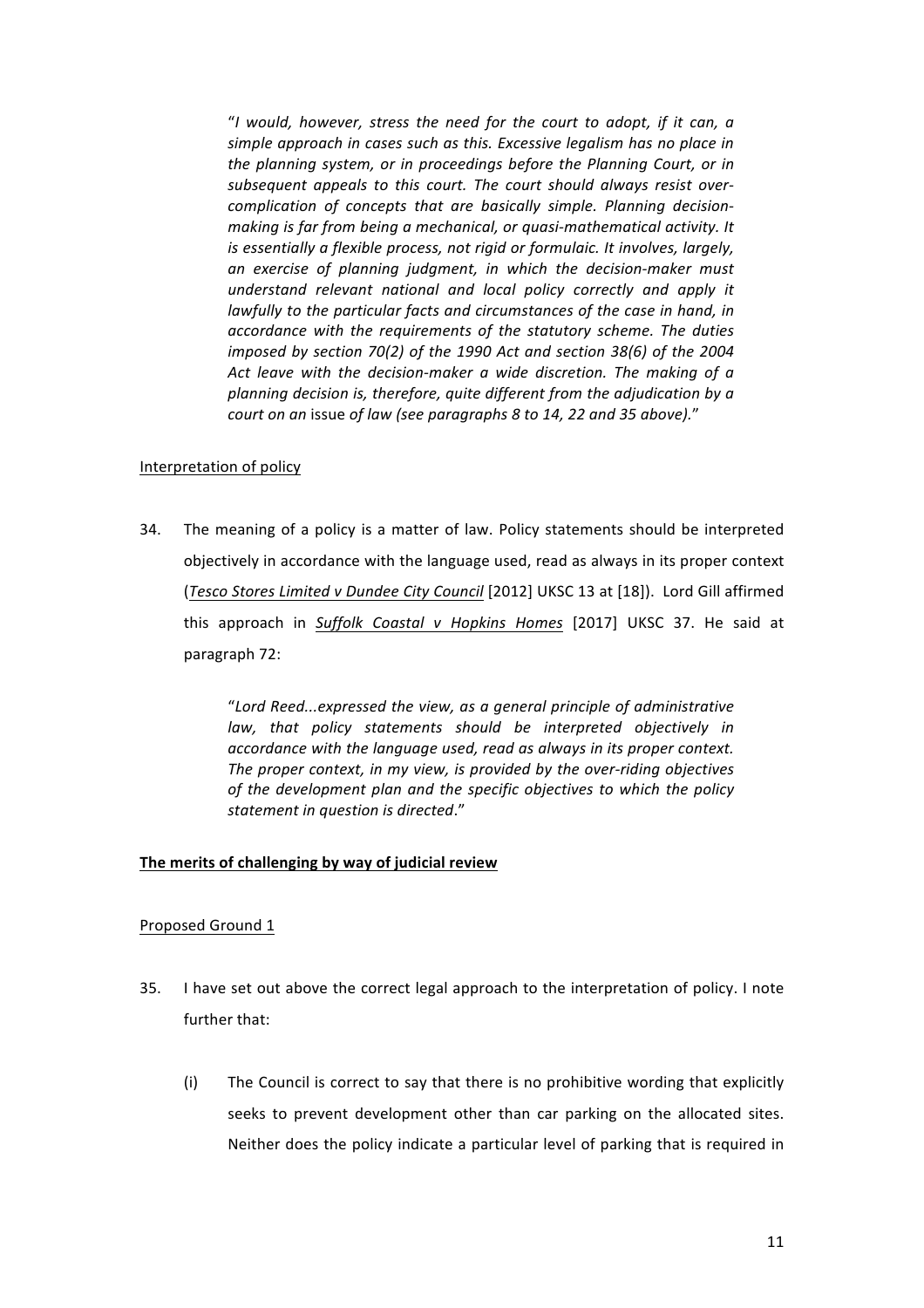Buckingham nor when that parking ought to be delivered. Indeed, paragraph 9.14 states that parking "will be provided when the sites become available";

- (ii) One of the objectives of the BNDP is to "*Foster the economic development of the town and its hinterland by providing employment led growth, increasing the town's appeal to tourists and invigorating the town centre*" (page 19);
- (iii) The main comments raised during consultation on the BNDP in relation to ecomony and education included a need for an increase in parking in the town centre (page 21);
- (iv) The Economy and Education chapter specifically identifies policy EE5 as part of the suite of policies directed towards meeting the above objective (page 49); and
- (v) The June 2018 OR provided a detailed analysis of the policy. It noted that:
	- a) There are alternative parking sites;
	- b) There are alternative modes of transport;
	- c) There was some doubt about the likelihood of the Site coming forward for parking provision; and
	- d) The Examiner had changed the draft policy from "The sites indicated on figure 9.8 are to provide further parking provision in or close to the Town Centre" to the current wording (parking "will be supported").
- 36. In my view, it is clear that the objective of the policy is to support the town centre through the provision of parking. None of the points raised by the Council in the June 2018 OR change this. The question is whether or not the policy prevents other forms of development on the Site.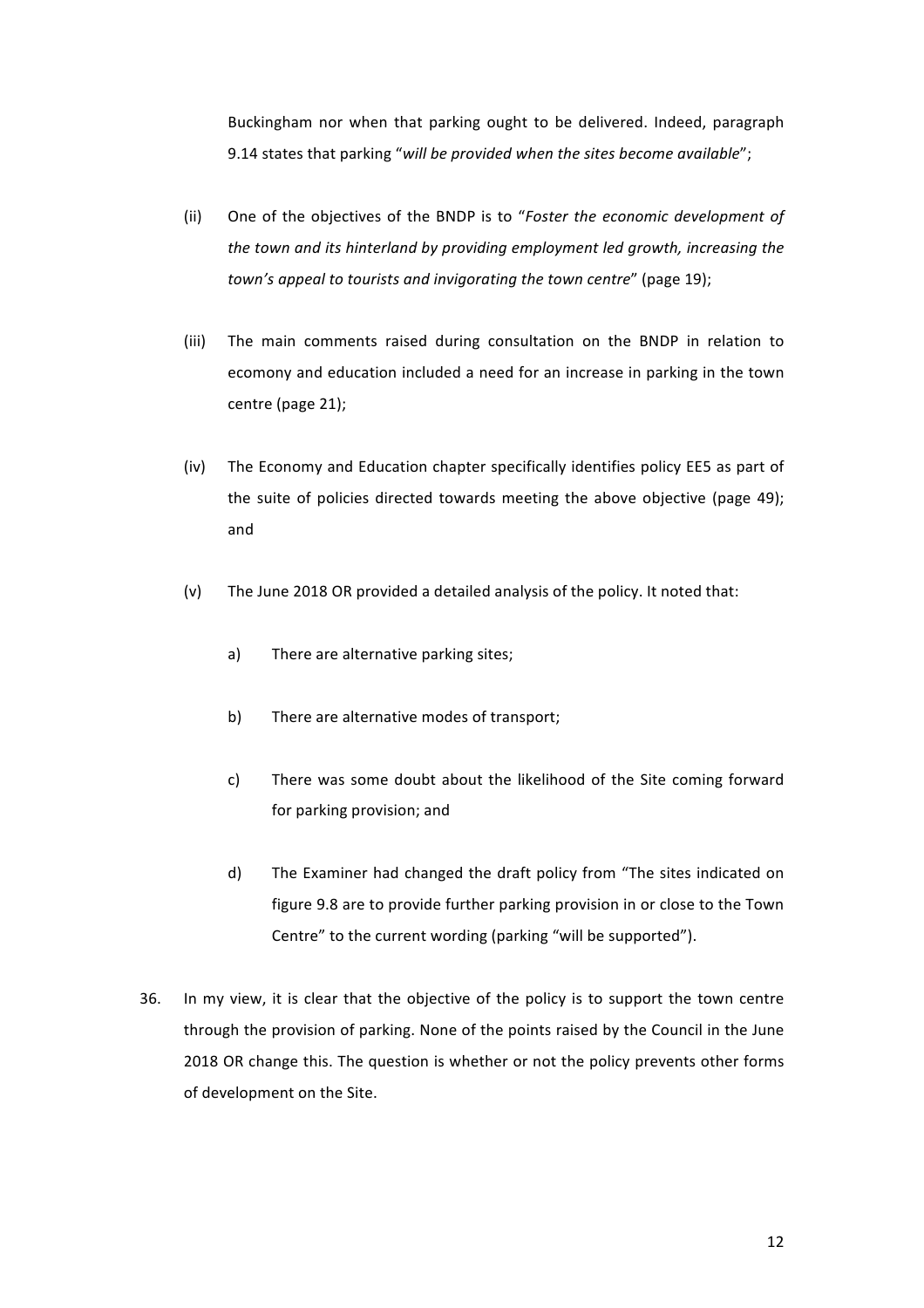- 37. A similar argument was raised at the Castlemilk appeal, which related to a proposal for housing outside of the settlement boundary, in relation to BNDP policy HP1. Policy HP1 allocates housing on five sites within the Buckingham settlement boundary. As the application site in that case was outside the settlement boundary, it was not allocated for housing under policy  $HP1$  (nor was it covered by policy HP7 which relates to windfall sites within the settlement boundary).
- 38. The Inspector concluded that there was no conflict with policy HP1 as he considered that the BNDP does not place a cap on housing numbers nor does it contain policies specifically restricting housing development outside the settlement boundary. As such, he concluded that the BNDP is silent in relation to housing development outside of the settlement boundary.
- 39. The Secretary of State, however, rejected that analysis. He said:

"...the Secretary of State does not agree with the Inspector that the BNDP is silent in terms of the proposed development of the application site as he considers there is a relevant body of policy in the BNDP *(summarised at paragraph 5.18 of the Statement of Common Ground between the applicants and AVDC (GEN1)) sufficient to enable the* development proposals to be considered. The Secretary of State also disagrees with the *Inspector's* conclusion that there is no conflict with *policy* HP1. The Secretary of State considers that read as a whole, including with the vision for the BNDP and its Introduction, the proposal, *being an unallocated site outside the settlement boundary, conflicts with the purpose and effect of Policy HP1. While there is no cap in the BNDP,* and no obvious corollary of the site allocation policy HP1 (i.e. that land *not allocated is not supported), the larger housing sites, representing* both the acceptable location and level of housing, are specifically *identified and allocated in the BNDP. Both larger sites and the smaller* windfall sites being confined to within the settlement boundary (HP7). The application site, being both unallocated and outside the settlement *boundary, falls within neither category above and, as a consequence, the* Secretary of State considers the proposals are not policy compliant. This *is* a policy conflict to which the Secretary of State attaches very substantial negative weight in view of the Framework policy (paragraphs 183-185) that neighbourhood plans are able to shape and direct sustainable development in their area and that where an application *conflicts* with a neighbourhood plan, planning permission should not *normally be granted (paragraph 198)."*

40. A further analogous case was *Canterbury v Secretary of State for Communities and* Local Government [2018] EWHC 1611. The Inspector concluded that policy H1 of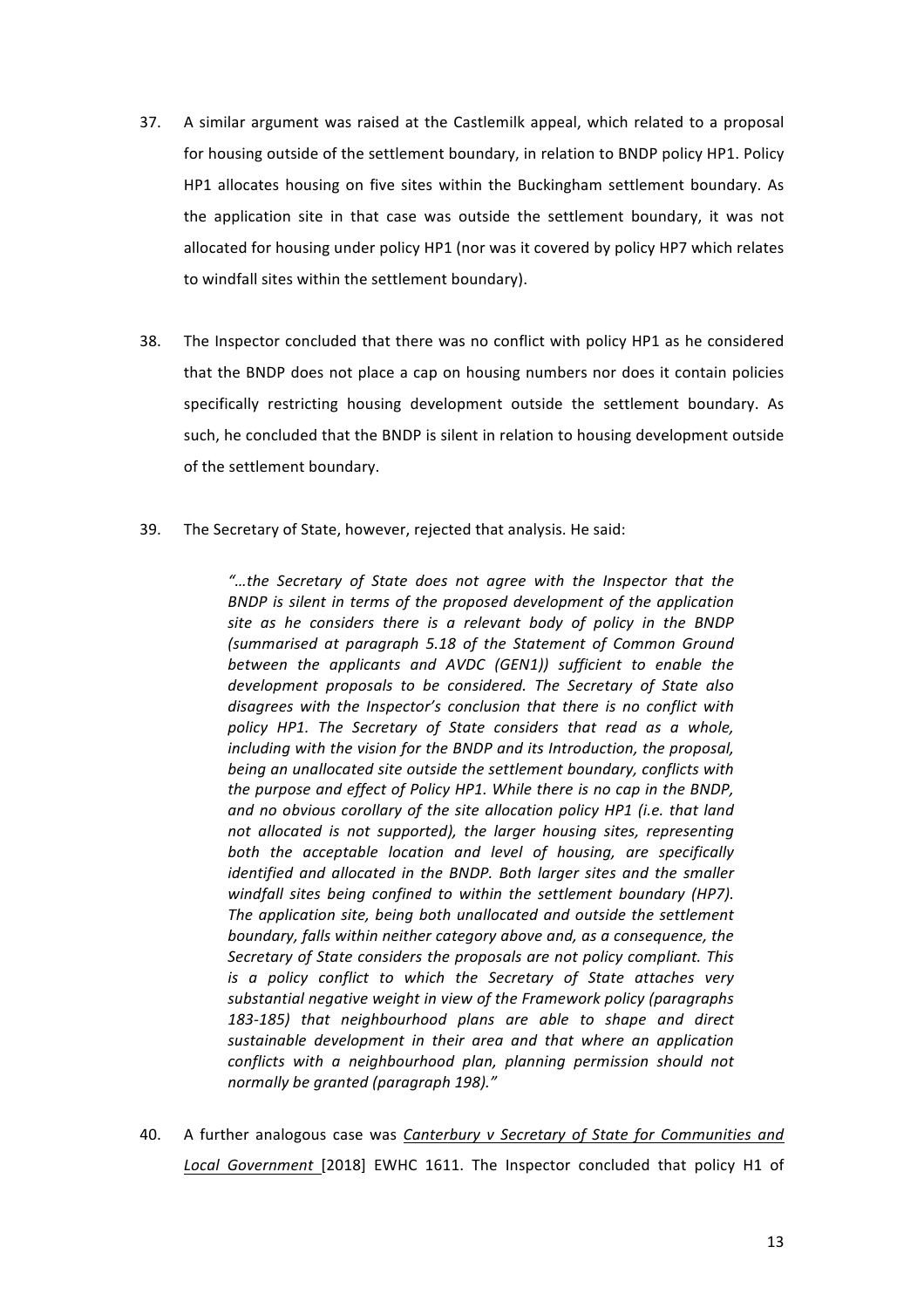relevant the local plan, which provided that residential development will be permitted on allocated sites and on previously developed land within urban areas, was permissive of development within these locations and silent on development elsewhere. The site in that case was neither an allocated site nor previously developed land. The Inspector concluded that the proposed development (housing) did not, therefore, fall within any of the categories where development is expressly permitted by policy H1 but that, given the policy's purely permissive nature, this did not amount to a conflict.

41. The Council challenged that analysis. It argued that because the policy identified particular types of location for housing development it followed that areas inconsistent with those which have been identified were not supported by and conflicted with the policy. There was, therefore, an implicit "negative corollary" within policy H1 and, as a result, the Inspector should have concluded that the proposal was not in accordance with the development plan policy.

#### 42. The judge said at paragraph 33:

"Taking the language of the policy itself, and without reference to any of *the explanatory text, it is clear that the purpose of the policy is to identify, for the purposes of housing development, the types of location where the* plan required housing development to take place. In essence, the locations which are identified for the permission of residential development are those allocated in the plan, or non-identified sites on previously developed *land* within urban areas (if other criteria unrelated to location are met). It follows that if housing development is proposed in a location which does *not accord with the types of locations specified in the policy, that proposal* will be inconsistent with and unsupported by the policy and therefore not *in* accordance with it and in conflict with it. The interpretation is simple: policies H1 and H9 identify the types of location where housing development will be permitted; if housing development is proposed in other types of location it is not supported by the policy and therefore in *conflict with it and, to the extent of that policy (as part of the exercise of* assessing compliance with the development plan taken as a whole), not in accordance with the development plan. Whether it is described as a "negative corollary", or a necessary inference, or an obvious implication, what matters is that it is clear that the purpose of the policy is to identify *those types of location where housing development is to be permitted and if* an application is made outside one of those identified types of location then that is clearly not in accordance with the policy."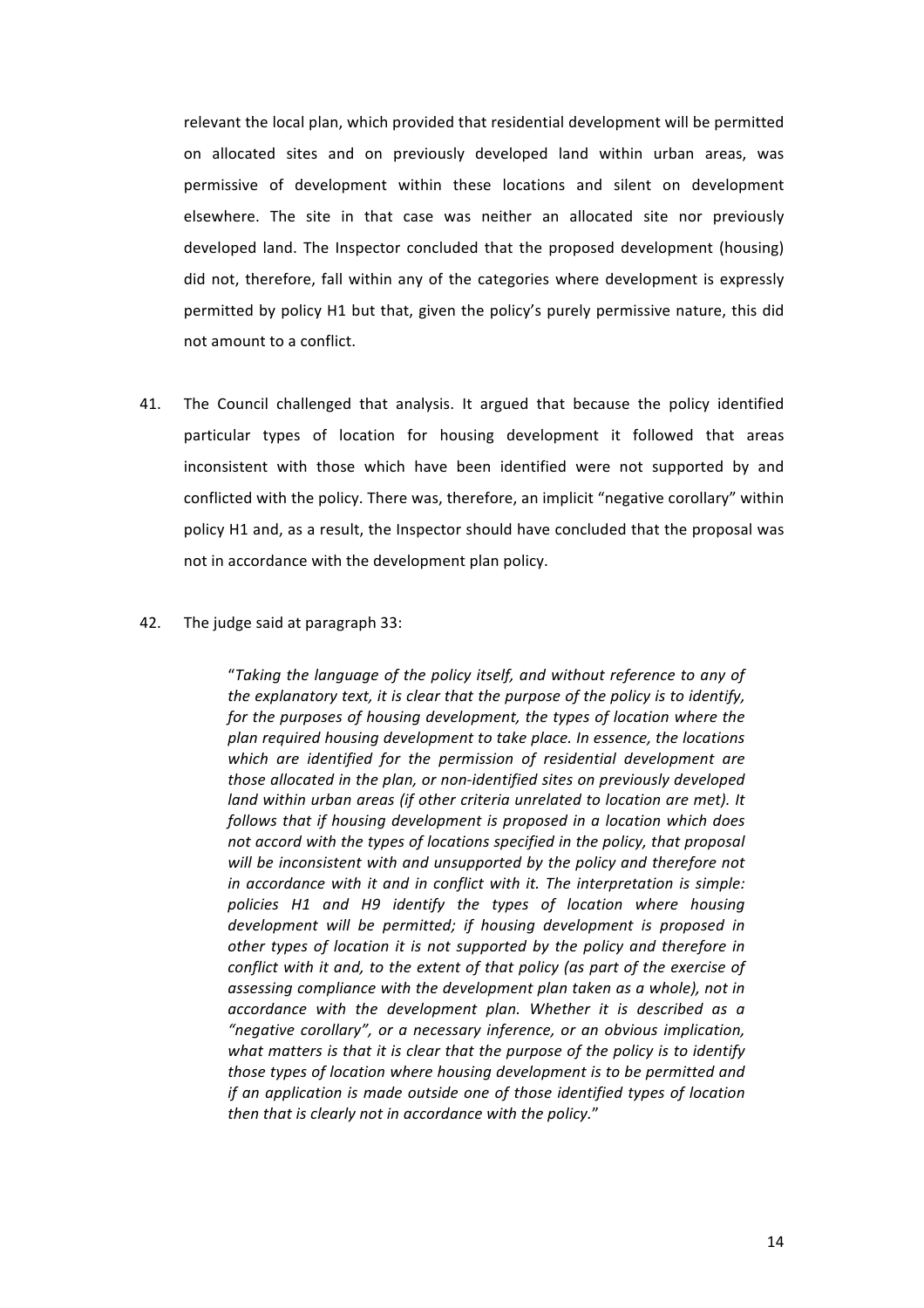- 43. These two cases arose in broadly analogous circumstances but it is important to note that they are not absolutely on all fours. In those cases there were housing policies that allocated housing development on certain sites. The proposed developments were for housing elsewhere. Here, it is housing and a care home that is proposed on a site allocated for car parking. The equivalent circumstances would be a proposal for car parking on a site not allocated by policy EE5.
- 44. I note that policy HP7 supports the development of small sites, of 10 dwellings or less, within the settlement boundary, including previously developed land. Had the Proposed Development been for development of 10 dwellings or less, this policy would on its face have supported the Development Proposed and the conflict with EE5 (if so found) would have had have been resolved by the decision maker. As it is, the Proposed Development is not a small site within the meaning of this policy.
- 45. As set out above, it is clear that the specific objective of Policy EE5 must be to allocate land for town centre car parking on the two sites specified in order to support the town centre. Further, properly understood the objective is not merely to allocate but for the car parking to be delivered. As a result, the objective cannot be satisfied if the land concerned is used for a different purpose. It seems to me, therefore, that there is a strong argument to suggest that it is a necessary implication that other uses of that land will be resisted by the policy, even if there is no explicit wording saying this. Without such implication, the policy is effectively robbed of meaning.
- 46. This is an important point because, if the Council had found conflict with the BNDP, it would have had to place that conflict in the planning balance and determine the weight to be applied to it (having regard to paragraph 14 of the Revised NPPF (I note in this regard that, although, the BNDP was made more than two years prior to the decision to grant planning permission, and so not all the conditions would have been met, the Council appears to accept that the BNDP policies are up to date and so the purpose behind that condition is fulfilled)).
- 47. Accordingly, there is a reasonable argument to indicate an error in the interpretation of policy. In the Corrigendum the Council officer affirmed his view that policy EE5 was permissive of car parking only and that the proposed development did not conflict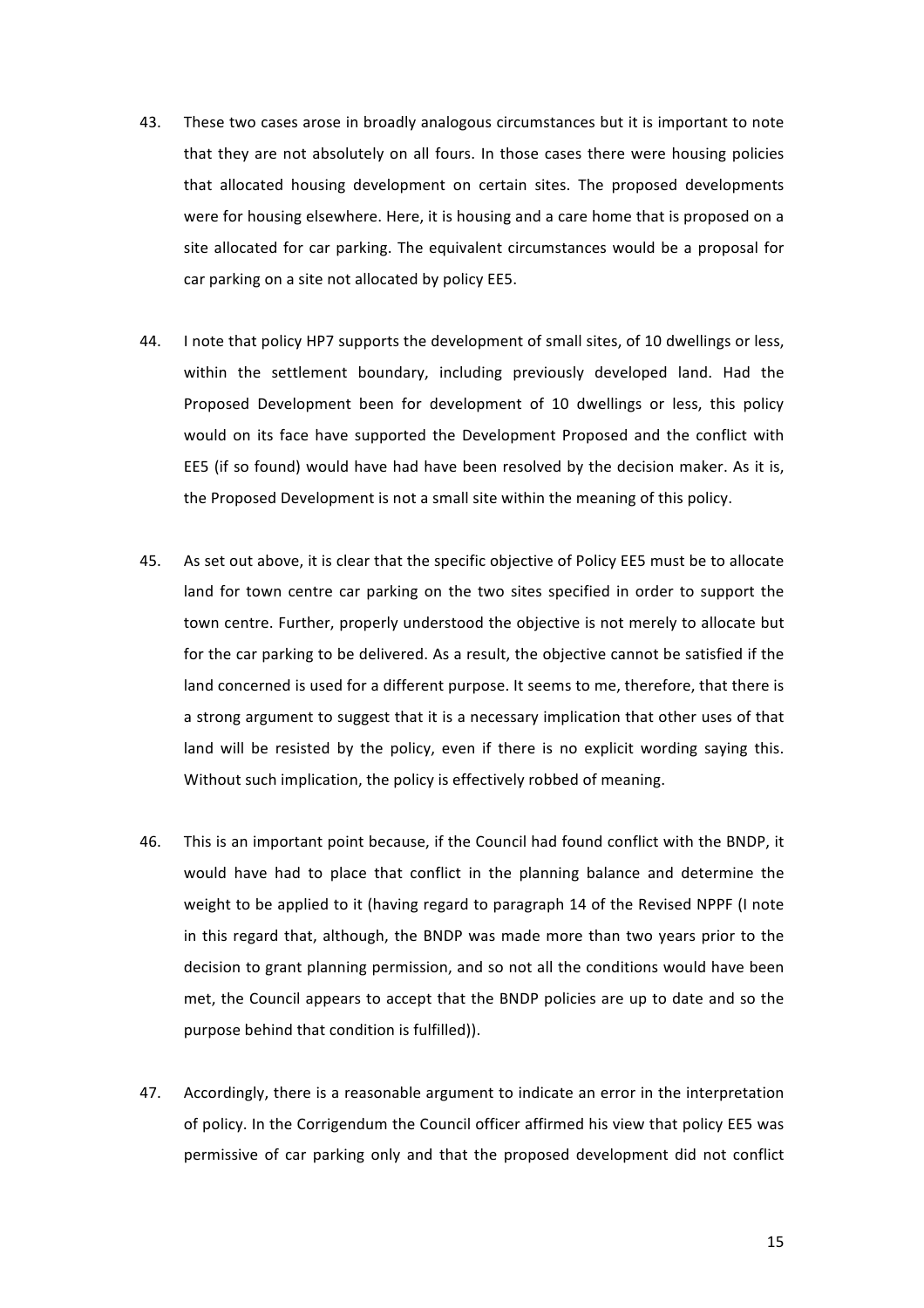with it but went on to outline the considerations relevant were the committee to take a different view on interpretation.

- 48. The officer advised that should there be a conflict with policy then there were material considerations that indicated that the decision should be made otherwise than in accordance with that policy. These were that: (i) there is no evidence of the need for car parking behind the allocation; and (ii) the fact the site is not available to the town council which raises the question of deliverability. These in part reflect the points made in the June 2018 OR. I do not have any difficult with the view that these points are material to the weight to be applied to any conflict with policy EE5.
- 49. At present the committee minutes have not been produced. It is not clear, therefore, how the decision was taken and the interpretation the committee placed on policy EE5.
- 50. In any event, there is a danger that the court could decide that the committee had been informed properly about the competing interpretations and been advised that material considerations indicated that planning permission ought to be granted and as such any error did not make a difference.
- 51. Furthermore, any victory in the High Court is likely to pyrrhic, as even if the court decided to quash, the Council has indicated in the Corrigendum how it would approach any redetermination.

#### Proposed Ground 2

52. The Council had to decide, to apply properly the presumption in favour of sustainable development, whether RA13 was one of the "most important" policies for the determination of the application in circumstances where it had concluded that policy RA13 was out of date and as a consequence "very limited weight" could be ascribed to it. If policy RA13 was one of the most important policies, then the tilted balance applied. If not, then the simple planning balance ought to have been applied.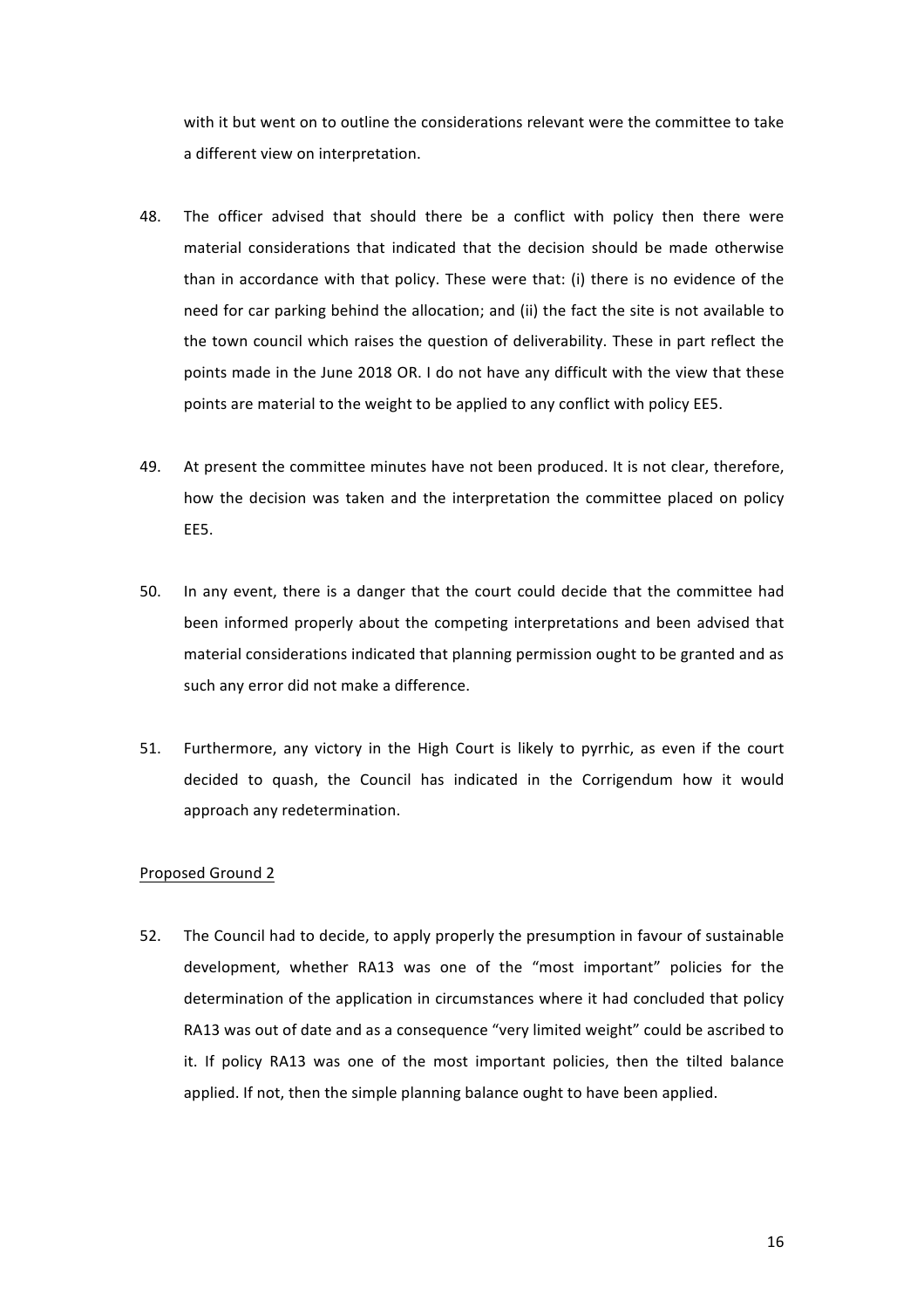- 53. The Council did expressly grapple with this question in the Corrigendum. In doing so, it seems to have elided the concept of relevance (which RA13 plainly is) and the concept of "most important" within paragraph 11 of the Revised NPPF which in my view was an error but, for the reasons that follow, I do not regard this as sufficient to found a claim for judicial review with reasonable prospects of success.
- 54. It is clear that it is the Government's view and intention behind the presumption in favour of sustainable development that where policies are out of date planning permission should be granted (unless any adverse impacts of doing so would significantly and demonstrably outweigh the benefits, when assessed against the policies in this Framework taken as a whole). In short, the Government's objective is to ensure that development is not held up by out of date policies. The Government sees this as part of the promotion of a properly plan-led system. It requires local planning authorities to ensure they keep development plans up to date.
- 55. The approach under Proposed Ground 2 would mean that where the most important policies were out of date, the tilted balance would not apply. In other words the local planning authority would gain an advantage (if resisting development) where its policies are out of date. This is the inverse of the objective of the policy. In my view the presumption, therefore, must require an assessment of importance prior to the consideration of whether or not the policy is out of date.
- 56. Two judgments are to be made, therefore, in sequence: (i) what are the most important policies; (ii) are they out of date. It is that sequence that promotes the objective set out above and the plan-led system: if you have an up to date development policy then applications should be determined in accordance with it; if not (i.e. the answer to (ii) is in the affirmative), then national planning policy applies the tilted balance to ensure that development is not held up by out of date policies.
- 57. So whilst I accept the logic of Mr Saunders analysis, the result, in my view, is it drives a different interpretation of the policy. This interpretation has in mind the full policy context and objectives behind the policy (the Government seeking to ensure development is not held up by out of date policies).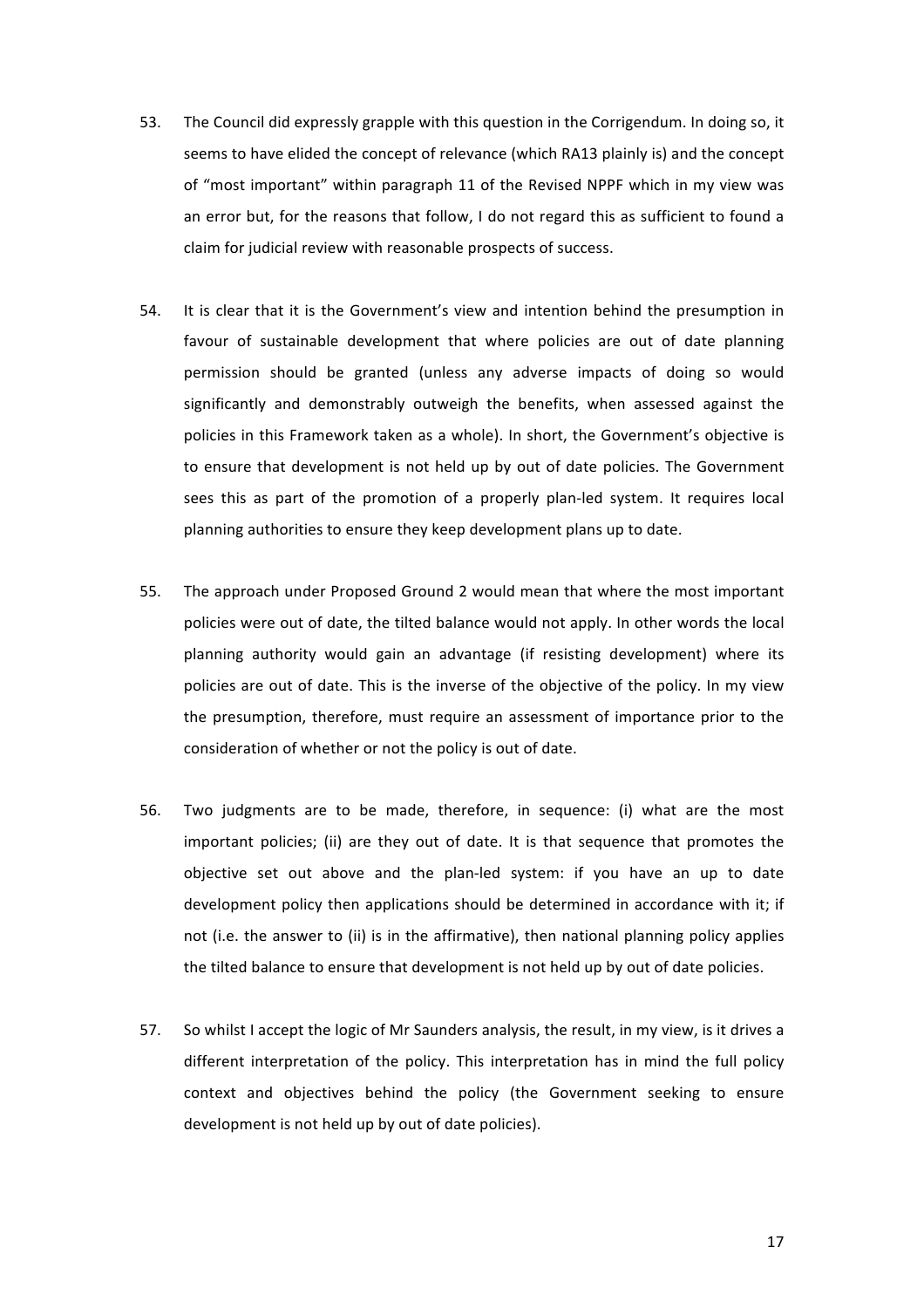- 58. My view is, therefore, that, whilst I accept that there are aspects of the Corrigendum that are not correct, a court would likely conclude that the overall finding that the tilted balance should apply was not in error because, in my view, prior to considering whether or not the policy is out of date, RA13 is plainly one of the most important policies with regards the determination of this application  $-$  it deals with residential development within the settlement boundary of Buckingham.
- 59. Further, the Council afforded itself a degree of protection from this proposed ground in stating that the result would have been the same on a simple planning balance. It is not altogether persuasive when a Council takes such an approach but it provides the Court with an easy answer to the claim if it does not want to quash.
- 60. I conclude, therefore, that there are not reasonable prospects of success on Proposed Ground 2.

# **Procedure and costs liability**

#### Procedure

- 61. In a planning judicial review the claim must be made no later than six weeks after the grounds to make the claim first arose (CPR 54.5(5)) (i.e. the claim would have to be issued by 6 December 2018).
- 62. Despite this short time limit, claimants are normally expected to comply with the preaction protocol for judicial review which requires the claimant to send a letter before action to the defendant. The defendant should be given a reasonable time (14 days) to reply before the claim is lodged. In this case, where there would be no reason not to comply with this pre-action protocol.
- 63. There are two stages to a judicial review claim. First, the claimant must obtain permission (CPR 54.4) from a High Court judge to proceed with the claim. The test for permission is whether the claim is arguable. Permission is typically determined on the papers (the Claimant's Statement of Facts and Grounds and the Defendant's Summary Grounds of Defence). The claimant has the right to request that any decision to refuse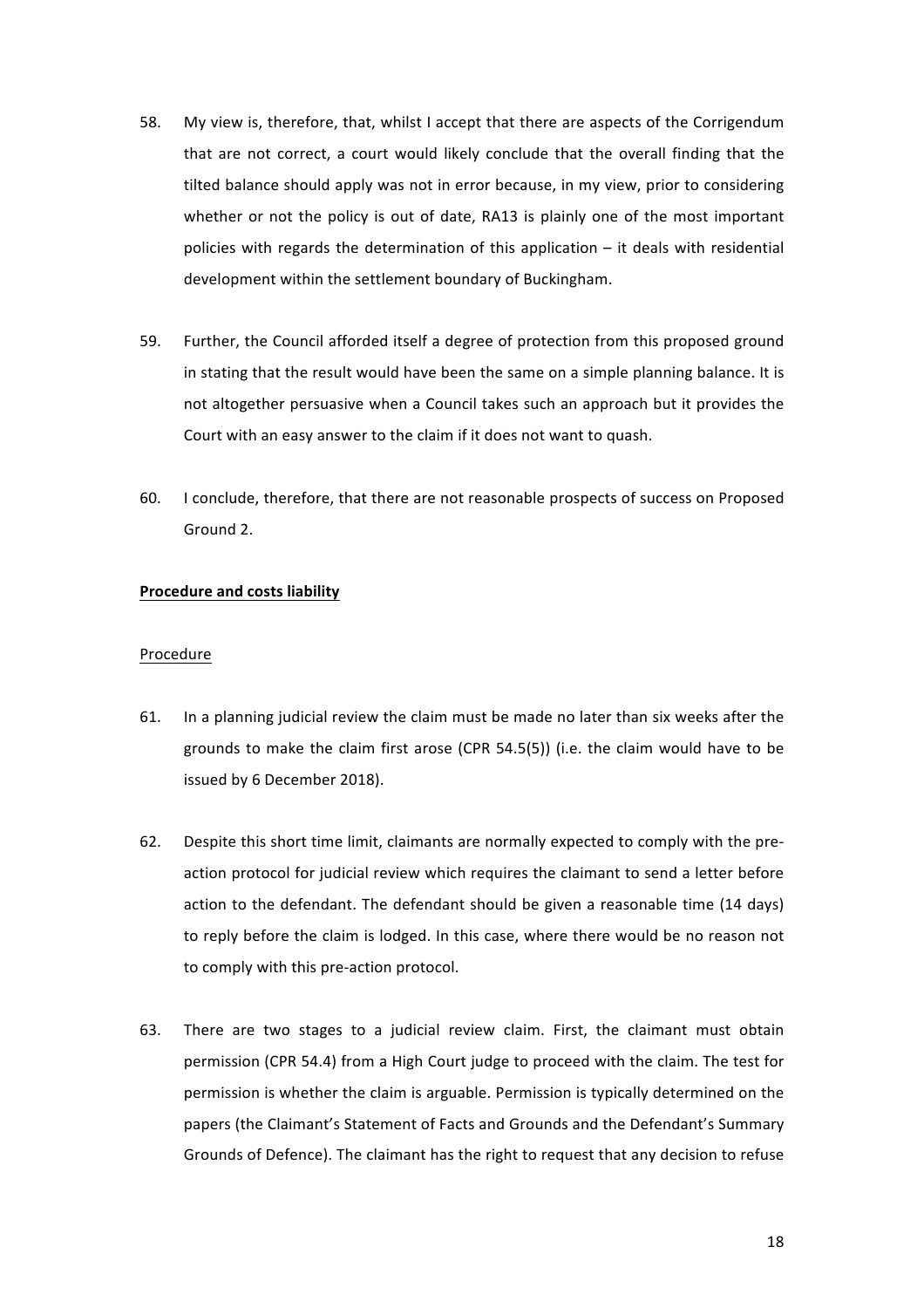or limit the grant of permission is reconsidered at an oral hearing (CPR 54.12(3)).

64. Where permission is granted the matter will go forward to a substantive hearing. Directions for the substantive hearing are usually given in the order granting permission.

#### Costs

- 65. In respect of costs, the general rule is that the losing party is required to pay the winning party's costs. However, this position is modified by CPR 45.41 for Aarhus Convention claims which are defined as "*a claim for judicial review of a decision, act or* omission all or part of which is subject to the provisions of the UNECE Convention on Access to Information, Public Participation in Decision-Making and Access to Justice in *Environmental Matters done at Aarhus, Denmark on 25 June 1998, including a claim*  which proceeds on the basis that the decision, act or omission, or part of it, is so subject." In such cases a claimant's costs liability is capped at £5,000 where the claimant is claiming only as an individual and not as or on behalf of a business or other legal person, or in all other cases £10,000.
- 66. The courts have established that "environmental matters" should be given a broad interpretation, and often encompasses planning challenges (see Lang J in *Venn v* Secretary of State for Communities and Local Government and others [2013] EWHC 3546 (Admin); the point was conceded on appeal:  $[2014]$  EWCA Civ 1539 at  $[13]$ - $[12]$ ).
- 67. I consider there is a good prospect that, were a claim brought in this case, the court would accept that the claim is an Aarhus claim and cap the claimant's liability accordingly (at £10,000).

#### **Conclusion**

- 68. I conclude, therefore, that there is a reasonable case to be made on Proposed Ground 1.
- 69. However, it is not yet clear (and may not be made clear) as to how the decision was